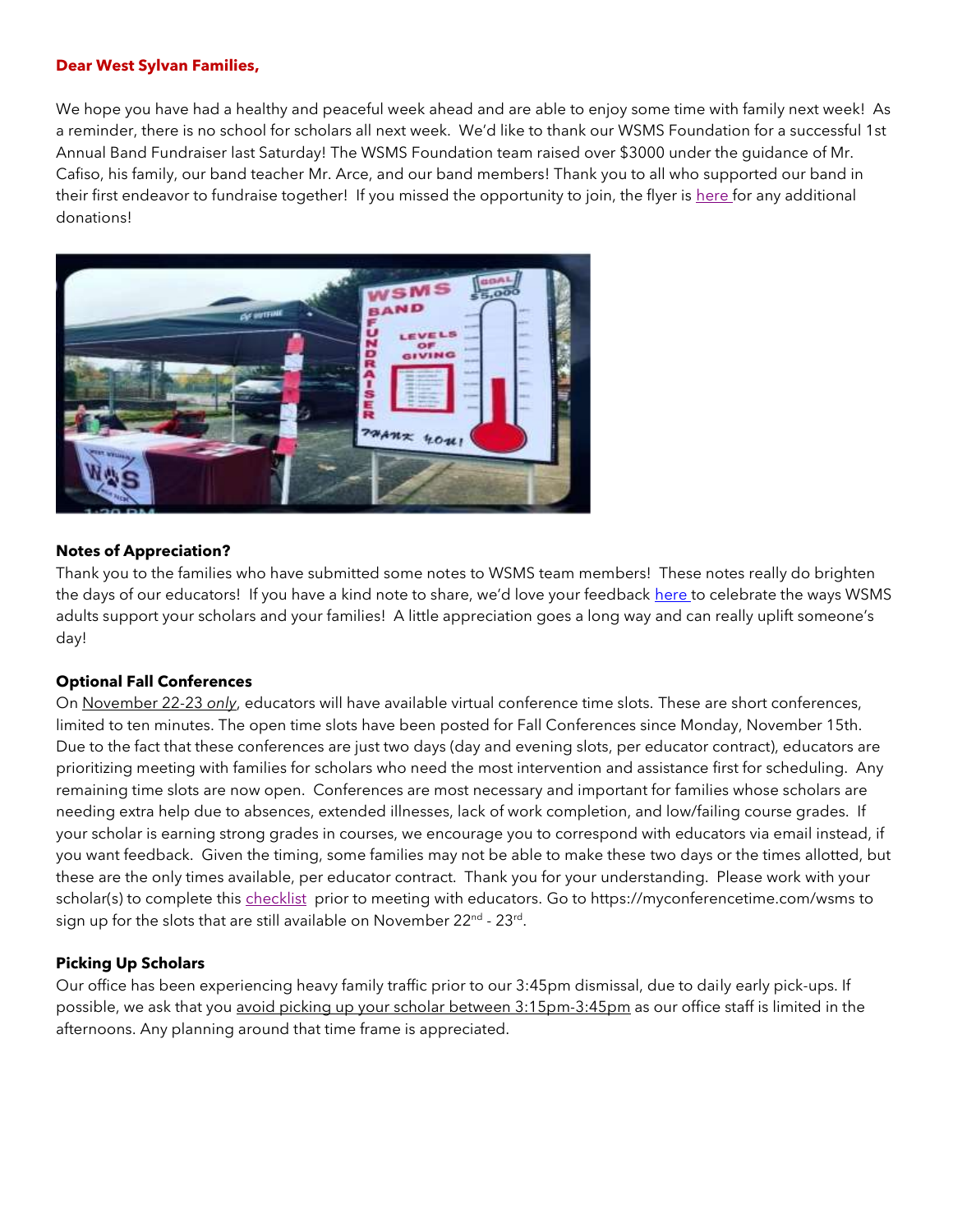# **Talented and Gifted (TAG) Nominations 2021-2022**

\*DEADLINE: Friday, January 7th. (The deadline was previously Friday, December 3rd, but was changed in mid-November)

For more information, check out the [West Sylvan TAG Site](https://sites.google.com/pps.net/west-sylvan-tag/)

Interested in nominating your child for TAG? Here's how it works:

1. You'll fill out and submit the Parent Nomination form available at the West Sylvan TAG site (in your preferred language) for your child before <u>Friday, January 7th</u>.

2. Once you've submitted the Parent Nomination Form, the West Sylvan TAG Coordinator will have the child's subjectappropriate teacher fill out a Teacher Nomination form for your child.

3. MAP Mathematics scores are reviewed for a Mathematics nomination, MAP Reading for a Reading nomination, and the NNAT3 for an Intellectual nomination.

4. In spring of 2022 (right now, probably January or February), the district TAG office will send out letters informing parents and guardians that their child has or has not been identified as TAG, and in what areas. Services will begin for TAG scholars at that time.

Please click the link below in your preferred language to nominate your child.

## [English](https://forms.gle/oKdyah1MXX1eN8WB6) [Spanish](https://forms.gle/b6VJZP69C2gqsgN3A) [Chinese](https://forms.gle/xd5drKJcwbqSYQXAA) [Russian](https://forms.gle/LmChwsdKZ1svWoB76) [Vietnamese](https://forms.gle/2sEfWP7EReDPZzRV7) [Somali](https://forms.gle/F4QvUYHYnHJEBtNMA)

\* Important Note: These links are for West Sylvan Middle School ONLY. Each PPS school has its own nomination form. If you want to nominate a child for TAG who does not attend West Sylvan, please contact that school to find the appropriate nomination link.

## **8th Grade Families of Future Lincoln Cardinals:**

Lincoln High School is excited to get to know and welcome Future Cards who will be the first to join us in our new state of the art school this fall! For families of current 8th Graders, the PPS Enrollment and Transfer window is November 29<sup>th</sup> - December 17<sup>th</sup>. There will be several ways to explore Lincoln HS and other PPS Focus Option schools beginning in December. There will be an important in-person informational night for future Cards and families December 8<sup>th</sup> starting at 6:00pm in the LHS Gym.

## **OHSU COVID Screening Kit Information**

PPS has partnered with OHSU to arrange for weekly screening test kits, which have arrived. Our site began this week for just over 100 families who opted in and completed the necessary forms to voluntarily participate. Only families who have returned both permission forms (the OHSU form and the school opt-in testing form) are eligible to participate. OHSU is experiencing an estimated ten-day turnaround time in processing new consent forms and printing labels. For multiple scholars in a household, we need signed consent forms for each scholar participating. We cannot issue kits until consent forms are returned to us and sent to OHSU. Scholars may drop off signed forms to our attendance window, or families can scan them via email. Test kits are for non-symptomatic, home screening only. Testing kits will be distributed to eligible scholars once a week on Thursdays. Scholars will do the saliva test at home the next morning and return the kits on Friday morning at the Main Office. OHSU picks up the kits each Friday, processes them, and sends results to families.

## **Consent forms to sign and return to West Sylvan:**

- [OHSU Information English](https://drive.google.com/file/d/1c68pUs3D8wSuSpbB4BtpkbXNDaAs5TOt/view?usp=sharing)
- [General Consent School Opt-In Form](https://drive.google.com/file/d/1JELJW3M6_gp013Dp_Z7QDpvKmsqC5G-S/view?usp=sharing)

## **Lost & Found to Donations**

We have a Lost & Found area across from our upper gym on campus that is visible to all scholars throughout the school day. Any items left unclaimed by the fall break (end of day today, November 19th) will be sent to charitable organizations. There are a number of sweatshirts, coats, bags, water bottles, you name it, that have still not been claimed. Please remind your scholar to check there if they have lost an item or come home without various articles of clothing after their school day.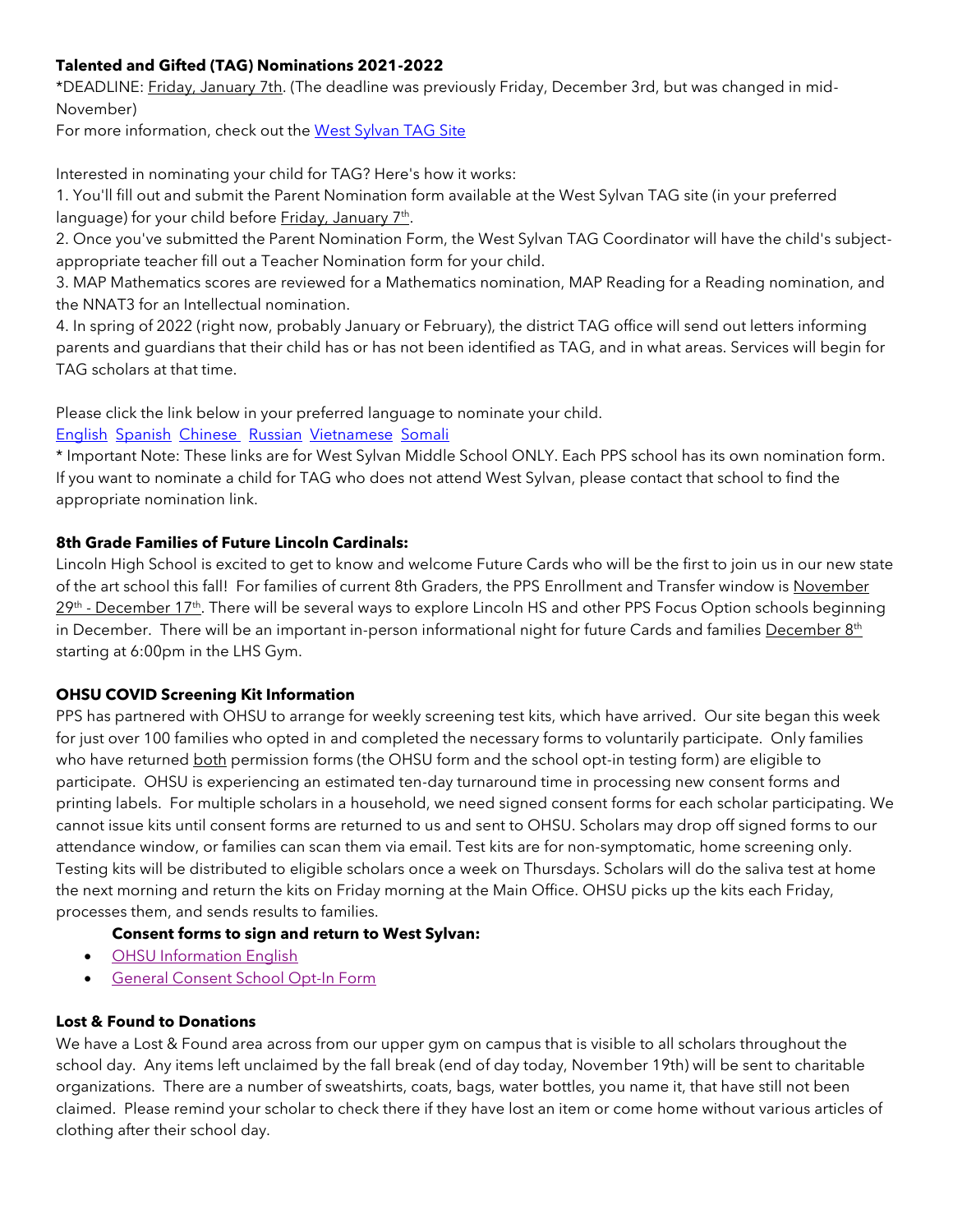### **A Message from Ms. Melanie's Ethics Class**

Dear WSMS families,

We are 8th graders in Miss Melanie's Ethics class. At the beginning of the year, we were given several items: drawstring bags, water bottles, tote bags and foam seating pads to help with the new school year. A few weeks ago, we sent out a survey asking students if they were using the items. Even though we are incredibly grateful for these gifts, most students surveyed said they did not use or need these products. Our big concern is the environmental impact these items will have on the earth. Most will likely end up in landfills. Our class felt the ethical thing to do would be to collect and donate these items to an organization called Develop Africa.

Develop Africa will take our items and send them to students in need in Sierra Leone. We humbly request that West Sylvan families donate their new or gently used West Sylvan products, if you are not using them. We will also take any other new or gently used water bottles or drawstring bags that are sitting at home unused. Logos are ok! These items can be left with first period educators.

In addition, we will need help with shipping the items to the organization's staging site in Tennessee as well as monetary support for the shipping. There is a link below for the class SchoolPay account where you can make a donation to help with shipping costs. Any help families could give us with access they might have to shipping services would be greatly appreciated.

We hope you consider helping our class to better the academic lives of students in Africa. Everything donated is appreciated! <https://pps.schoolpay.com/link/ethicsmorris>

Thank you, Miss Melanie's 8th Grade Ethics Class

## **WSMS Foundation Fundraisers**

Please support our WSMS Foundation! Every contribution helps our school by allowing us to fund important staff positions, as well as educational opportunities for your scholars! There are two fundraisers currently that you can consider supporting!

- The WSMS Foundation is taking any of your recyclable aluminum can donations, and will apply any funds raised toward renovations to our Counseling office. Please see our flyer here to "Save your [Empties!"](https://drive.google.com/file/d/1QXOTJmEblkxG_rK04tEK5aEuwcpa-NT4/view?usp=sharing) Feel free to drop off your bagged items in the front of school adjacent to the cafeteria any day of the week. All proceeds will help improve the counseling center.
- WSMS Annual Donate-A-Thon information is [here!](https://drive.google.com/file/d/1T0ze3mXgCB1RPrT9D9GlBjXWPA_OPBUP/view?usp=sharing)

You can find out more information about our WSMS Foundation and their amazing work for our scholar[s here.](https://www.westsylvanfoundation.com/) Also follow them on Instagram @west.sylvan.foundation and check out our West Sylvan students in their school, sports, performances, and events!

If you have a scholar event you'd like to advertise let us know. Email Lisette Crepeaux at [thecrepeauxs@gmail.com.](mailto:thecrepeauxs@gmail.com)

## **Yearbooks**

Our Yearbook staff is starting to collect pictures for this year's issue. Did you know it's easy to share photos to be included in the Yearbook? Just go to hieshare.com and enter the code sylvan22 to upload your photos (use all lower case for the code). MASKS OFF please. We want to see their shining faces in the yearbook! Be sure to accurately label each photo with the scholar's name and grade. There's no guarantee every photo will be included in the book, but we will try our best. [Tutorial for using eShare.](https://herffjones.wistia.com/medias/h1e7m2ythz) [Tutorial for using eShare from your phone.](https://herffjones.wistia.com/medias/62ap3qbbp3)

All sales of yearbooks will be pre-ordered directly through an outside company. Yearbooks will not be purchased through the school. To order your yearbook, go to **yearbookordercenter.com** and enter code 6339.